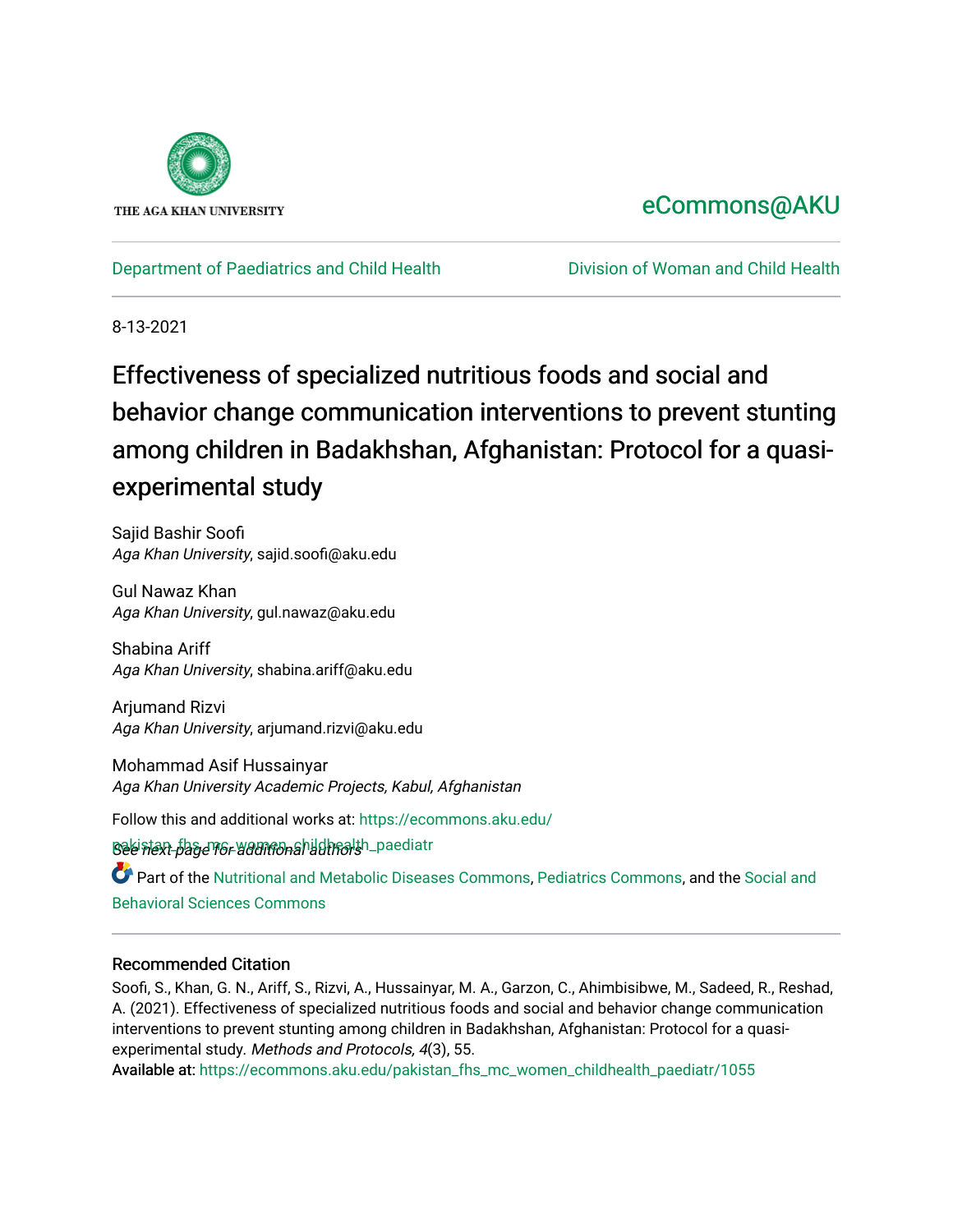## Authors

Sajid Bashir Soofi, Gul Nawaz Khan, Shabina Ariff, Arjumand Rizvi, Mohammad Asif Hussainyar, Cecilia Garzon, Martin Ahimbisibwe, Rafiullah Sadeed, and Ahmad Reshad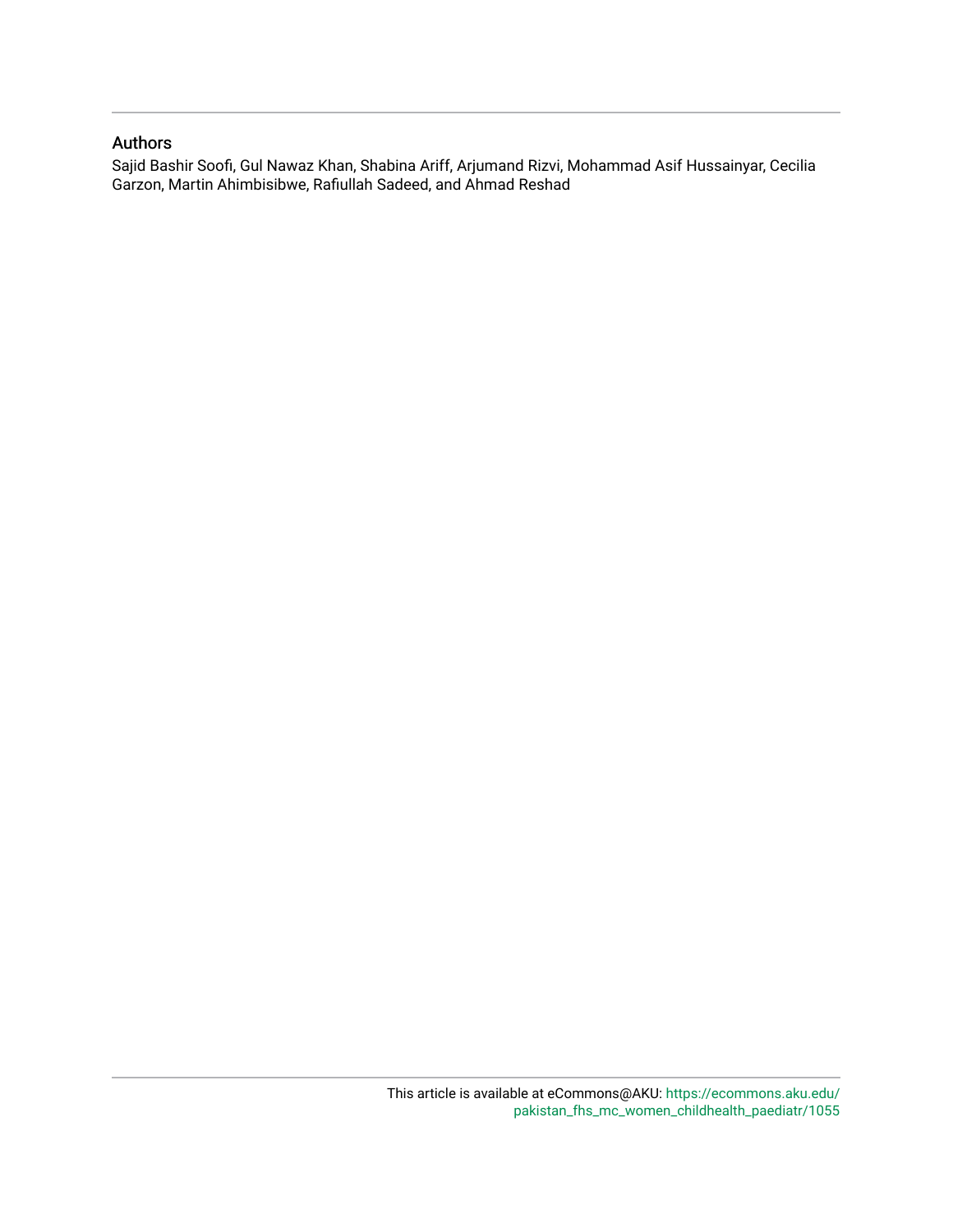

## *Protocol*

## **Effectiveness of Specialized Nutritious Foods and Social and Behavior Change Communication Interventions to Prevent Stunting among Children in Badakhshan, Afghanistan: Protocol for a Quasi-Experimental Study**

**Sajid Bashir Soofi 1,2,\* [,](https://orcid.org/0000-0003-4192-8406) Gul Nawaz Khan <sup>2</sup> , Shabina Ariff <sup>1</sup> , Arjumand Rizvi <sup>2</sup> , Mohammad Asif Hussainyar <sup>3</sup> , Cecilia Garzon <sup>4</sup> , Martin Ahimbisibwe <sup>4</sup> , Rafiullah Sadeed <sup>5</sup> and Ahmad Reshad [6](https://orcid.org/0000-0002-1748-8925)**

- <sup>1</sup> Department of Paediatrics and Child Health, Aga Khan University, Karachi 74800, Pakistan; shabina.ariff@aku.edu
- <sup>2</sup> Centre of Excellence in Women and Child Health, Aga Khan University, Karachi 74800, Pakistan; gul.nawaz@aku.edu (G.N.K.); arjumand.rizvi@aku.edu (A.R.)
- <sup>3</sup> Aga Khan University Academic Projects, Kabul 1006, Afghanistan; asif.hussainyar@aku.edu
- <sup>4</sup> World Food Programme, Kabul 1003, Afghanistan; cecilia.garzon@wfp.org (C.G.); martin.ahimbisibwe@wfp.org (M.A.)
	- <sup>5</sup> Aga Khan Foundation, Badakhshan 3401, Afghanistan; rafi.sadeed@akdn.org
	- <sup>6</sup> Aga Khan Health Services, Badakhshan 3402, Afghanistan; ahmad.reshad@akdn.org
- **\*** Correspondence: sajid.soofi@aku.edu; Tel.: +92-21-34864798

**Abstract:** Stunting predominantly occurs during the first 1000 days of life and continues to the age of five years. We will aim to assess the effectiveness of specialized nutritious foods (SNF)and social and behavior change communication (SBCC) strategies during the first 1000 days of life to prevent stunting among children in two rural districts of Badakhshan, Afghanistan. This will be a quasiexperimental pre-post study with the control group utilizing qualitative and quantitative methods. Before launching the program, formative research will be conducted on the acceptability, appropriate use and SBCC strategies needed to support the introduction of intervention package. Repeated crosssectional baseline and endline surveys will be conducted in both the intervention and the control districts. After the formative research and baseline household survey, an intervention focusing on the provision of SNF, targeting pregnant and lactating women and children 6–23 months, and SBCC strategies will be implemented for at least 12 months. The primary outcome will be a reduction in the prevalence of stunting among children under two years in the intervention group compared to the control group. We will aim to compare the intervention and control group between the pre- and postintervention assessments to isolate the effect of the intervention by difference-in-differences estimates. The program monitoring and evaluation component will examine the quality of implementation, acceptability of intervention, identification of potential barriers and to learn how to enhance the program's effectiveness through ongoing operational improvements. The results will be beneficial to design interventions to prevent stunting within Afghanistan and other low–middle-income countries.

**Trial Registration:** Clinicaltrials.gov NCT04581993 [Registered: 8 October 2020].

**Keywords:** stunting; specialized nutritious foods; social and behavior change communication

## **1. Introduction**

Malnutrition is an indicator of social and political instability as it represents a multifaceted problem linked to poverty, food insecurity and poor hygiene and health [\[1\]](#page-12-0). Optimal infant and young child feeding (IYCF) practices including an early initiation of breastfeeding, exclusive breastfeeding for 6 months and the introduction of micronutrientrich and age-appropriate complementary foods from 6 months are particularly important



**Citation:** Soofi, S.B.; Khan, G.N.; Ariff, S.; Rizvi, A.; Hussainyar, M.A.; Garzon, C.; Ahimbisibwe, M.; Sadeed, R.; Reshad, A. Effectiveness of Specialized Nutritious Foods and Social and Behavior Change Communication Interventions to Prevent Stunting among Children in Badakhshan, Afghanistan: Protocol for a Quasi-Experimental Study. *Methods Protoc.* **2021**, *4*, 55. [https://](https://doi.org/10.3390/mps4030055) [doi.org/10.3390/mps4030055](https://doi.org/10.3390/mps4030055)

Academic Editor: Fernando Albericio

Received: 6 May 2021 Accepted: 27 July 2021 Published: 13 August 2021

**Publisher's Note:** MDPI stays neutral with regard to jurisdictional claims in published maps and institutional affiliations.



**Copyright:** © 2021 by the authors. Licensee MDPI, Basel, Switzerland. This article is an open access article distributed under the terms and conditions of the Creative Commons Attribution (CC BY) license (https:/[/](https://creativecommons.org/licenses/by/4.0/) [creativecommons.org/licenses/by/](https://creativecommons.org/licenses/by/4.0/)  $4.0/$ ).

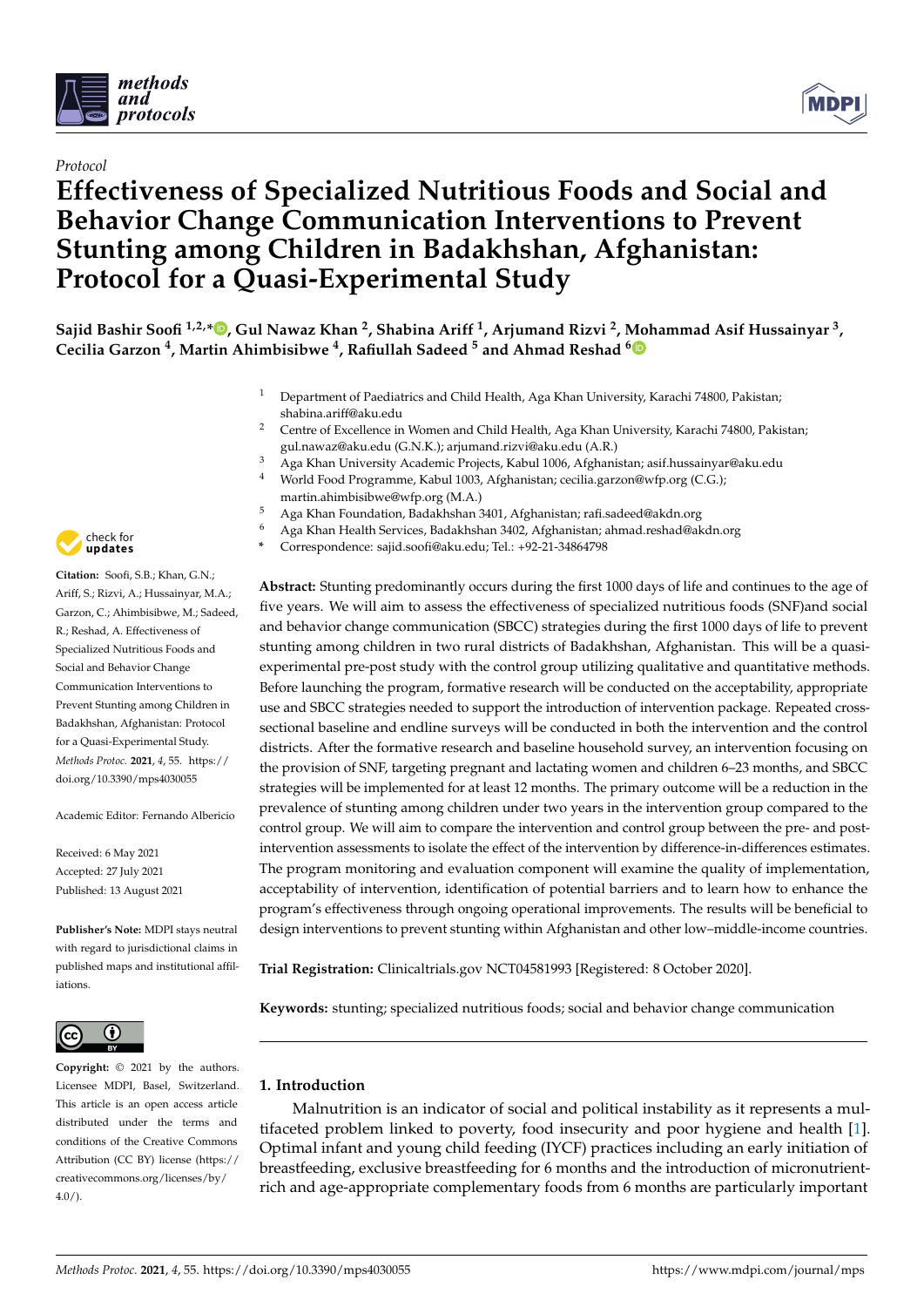for ensuring the healthy growth and development of young children [\[2–](#page-12-1)[6\]](#page-12-2). In 2020, an estimated 149 million children worldwide under five were stunted and 45 million were wasted [\[7\]](#page-12-3). The prevalence of undernutrition is significantly higher among unstable and conflict-affected settings [\[8\]](#page-12-4). Almost all the countries ranked within the highest 10% of the Global Hunger Index [\[9\]](#page-12-5) and with the highest stunting rates are classified as unstable or conflict affected [\[10\]](#page-12-6). Afghanistan is the only country in the South Asia region in a conflict-affected and fragile situation [\[10,](#page-12-6)[11\]](#page-12-7). Afghanistan also ranks 8th on the Global Hunger Index, 14th for stunting rate and 42nd of 45 countries by the Hunger and Nutrition Commitment Index on the country's government's political commitment to tackling hunger and malnutrition [\[9,](#page-12-5)[12,](#page-12-8)[13\]](#page-12-9). There is a growing evidence base of effective high impact interventions to reduce preventable malnutrition during the first 1000 days of life, between pregnancy and 24 months of age [\[1\]](#page-12-0). These include nutrition-sensitive and nutrition-specific interventions.

Several complementary feeding strategies, including the use of specialized nutritious foods (SNF), have been shown to improve growth outcomes and reduce child stunting in food-insecure settings [\[14–](#page-12-10)[16\]](#page-13-0). However, these findings show either modest improvements or mixed evidence, with declining rates of growth still observed among groups that receive food supplementation [\[17–](#page-13-1)[26\]](#page-13-2). The evidence suggests that with thoughtful formative research and planning, behavior change communication (BCC) interventions can in fact positively improve infant and young child feeding (IYCF) practices, nutritional status and growth [\[27\]](#page-13-3). Current studies on the impact evaluations of large-scale BCC interventions to improve IYCF practices in several countries have shown that intensive interpersonal counseling combined with mass media and community mobilization activities have positive impacts on breastfeeding [\[28](#page-13-4)[,29\]](#page-13-5) and complementary feeding practices [\[28](#page-13-4)[,30](#page-13-6)[,31\]](#page-13-7).

Worldwide, although investments have been made in implementing nutrition programs and generating robust evidence, peer-reviewed data are limited and program knowledge, often within the grey literature, is not widely shared or transferred. A 2018 series on nutrition in South Asia included two reviews, one on maternal nutrition interventions and another on optimal breastfeeding interventions. No studies from Afghanistan were eligible for these reviews to assess the effectiveness of program approaches to improve the coverage of maternal nutrition interventions and predictors of optimal breastfeeding among children 0–23 months [\[32](#page-13-8)[,33\]](#page-13-9). However, there is a need to assess the effectiveness of SNF and social and behavior change communication (SBCC) strategies from Afghanistan to generate evidence for policy development and program implementation in the country and to be scaled-up in other fragile settings facing similar challenges.

#### *1.1. Description of Stunting Prevention Programme*

As part of the Country Strategic Plan, the World Food Program (WFP) planned to implement a stunting prevention program in collaboration with the Ministry of Public Health (MoPH) through its Public Nutrition Department, Afghanistan in two selected districts of Badakhshan with stunting rates (HAZ < -2SD) of >45% [\[34\]](#page-13-10). These two districts were considered based on high stunting prevalence, access to beneficiary communities, the existence of implementing partners providing complementary health/nutrition and security access to implementation sites. The program will emphasize an appropriate nutrition support in the '1000 days' window of opportunity with special focus on proven effective nutrition interventions such as appropriate breast feeding, complementary feeding, micronutrient supplementation, malnutrition treatment and prevention and hand washing. This will, therefore, take the form of an integrated approach ensuring the targeted beneficiaries are supported to access nutrition assistance as well as other complimentary interventions provided in-kind by study partners and will be promoted through SBCC. The program will target pregnant and lactating women (PLW) and children aged 6–23 months, but will also engage fathers, grandfathers, grandmothers and community players that influence maternal, infant and young child nutrition (MIYCN).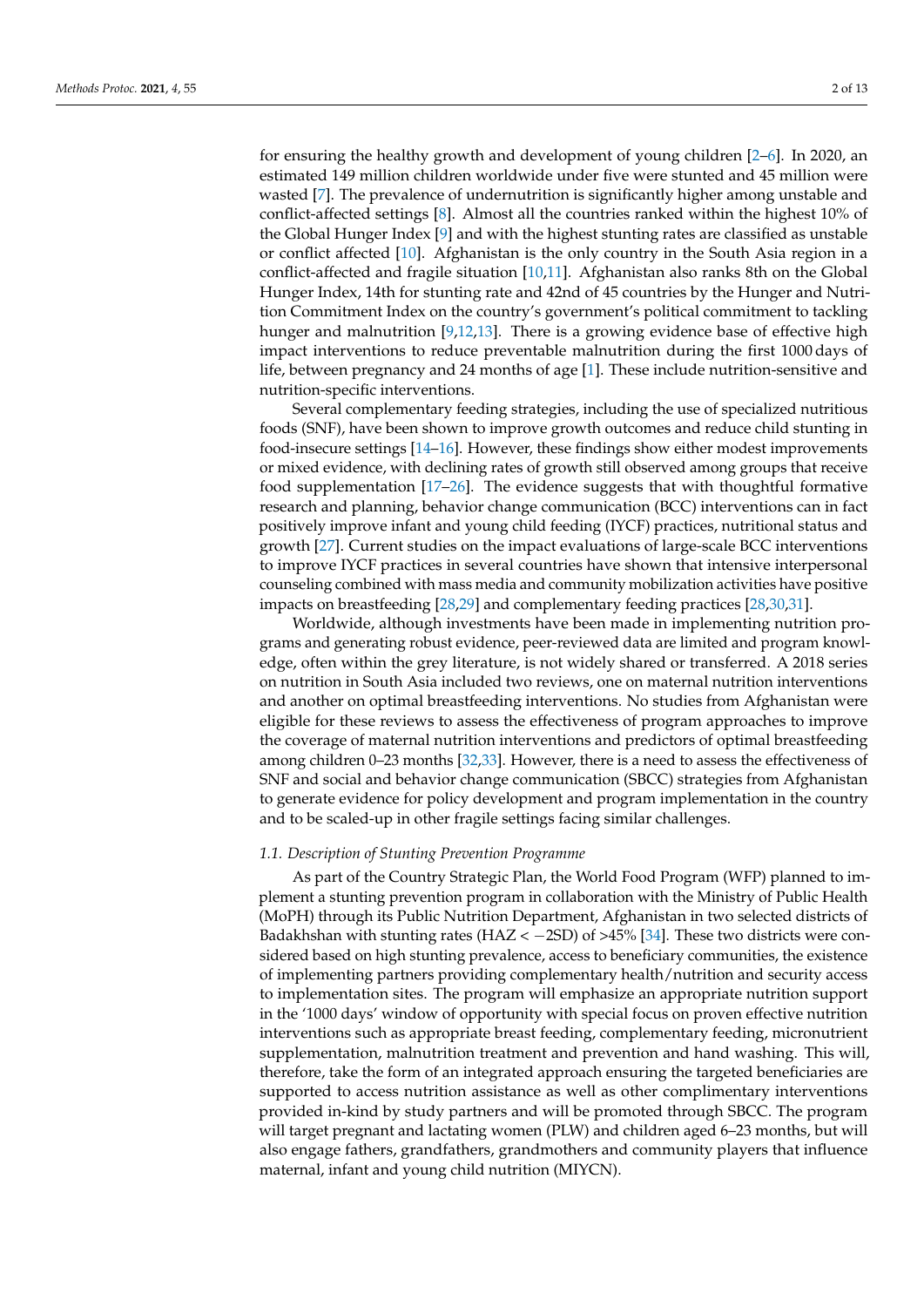The program will include monthly distributions of SNF for PLW and children aged 6–23 months and counselling for their mothers and caretakers on the appropriate use of SNF. All the trainings and SBCC messages will be developed based on formative research on the knowledge, attitudes, practices and barriers to optimal IYCF practices. During the project implementation, emphasis will be placed on the adoption of the locally formulated complementary foods as well as the application of knowledge and practices promoted through the SBCC activities as part of the exit strategy and ensuring a long-lasting impact of the project.

The program will be implemented within the health delivery structure involving monthly implementation and delivery of a package of interventions with the support of the MoPH and Aga Khan Health Services Afghanistan, who will facilitate implementation via the health facilities and at a community level through community health workers/volunteers by Aga Khan Foundation, Afghanistan. To be embedded in the health delivery system, the basic package of health services facilities will be the reference sites to support the provision of complementary services. Community based mechanisms such as mobile health teams (MHTs) and community health workers (CHWs) will support beneficiary access and link with health/nutrition services. MHTs will specifically be engaged where applicable to move services closer to beneficiaries at a community level. MHTs will work through CHWs and other community resource persons to mobilize targeted beneficiaries (PLW/caregivers) for services. Beneficiary support groups such as mother care groups will be formed and will be the smallest unit for delivery of the intervention package.

The stunting prevention program will focus on the 1000 days' window of opportunity to promote appropriate IYCF practices among children in the Badakhshan Province of Afghanistan.

#### *1.2. Intervention Package and Delivery Mechanism*

The interventions will focus on the provision of SNF to eligible beneficiaries and SBCC messaging delivered through existing health systems, mobile health teams and CHWs at community levels. All children aged between 6–23 months will receive locally produced lipid-based nutrient supplement–medium quantity (LNS-MQ) and PLW will receive Super Cereal during the study.

*Super Cereal—Wheat Soya Blend with Sugar:* Super Cereal is prepared from heat-treated wheat and whole soya beans, sugar, vitamins and minerals by the WFP. This product is pre-packed and available in 1.5 kg packets. The WFP food safety and quality control unit is responsible for the quality assurance of the product during the program period. A monthly ration of 7.5 kg of Super Cereal (250 g per day) will be provided to pregnant women during pregnancy and to lactating mothers for the first 6 months [\[35\]](#page-13-11).

*Lipid-based Nutrient Supplement–Medium Quantity (LNS-MQ):* LNS-MQ or Wawa Mum is made with heat-treated oil seeds, pulses, cereals, milk powder, sugar, vegetable oils, vitamins and minerals. Wawa Mum is manufactured from ingredients that are fresh, of good quality and free of foreign materials, infestations and substances hazardous to health. It does not contain any ingredients of animal origin, except dairy products. A daily sachet of 50 g of Wawa Mum will provide 255 Kcal. A monthly ration of 30 sachets will be provided to children during 6–23 months of age. The WFP food safety and quality control unit is responsible for the quality assurance of the product during the program period [\[36\]](#page-13-12).

*SBCC:* The SBCC strategy will be determined by a literature review and formative research. A cascade training approach will be followed, involving an initial training of master trainers followed by training for each selected health facility staff and community health workers. The minimum qualification for master trainers will be 14th grade education with 2–3 years of experience in maternal and child nutrition. The training will provide information on IYCF practices, child and maternal nutrition and nutritional supplements. Lead mothers will work as facilitators with support from CHWs. Information and demo guides including IEC materials will be used, highlighting selected key messages based on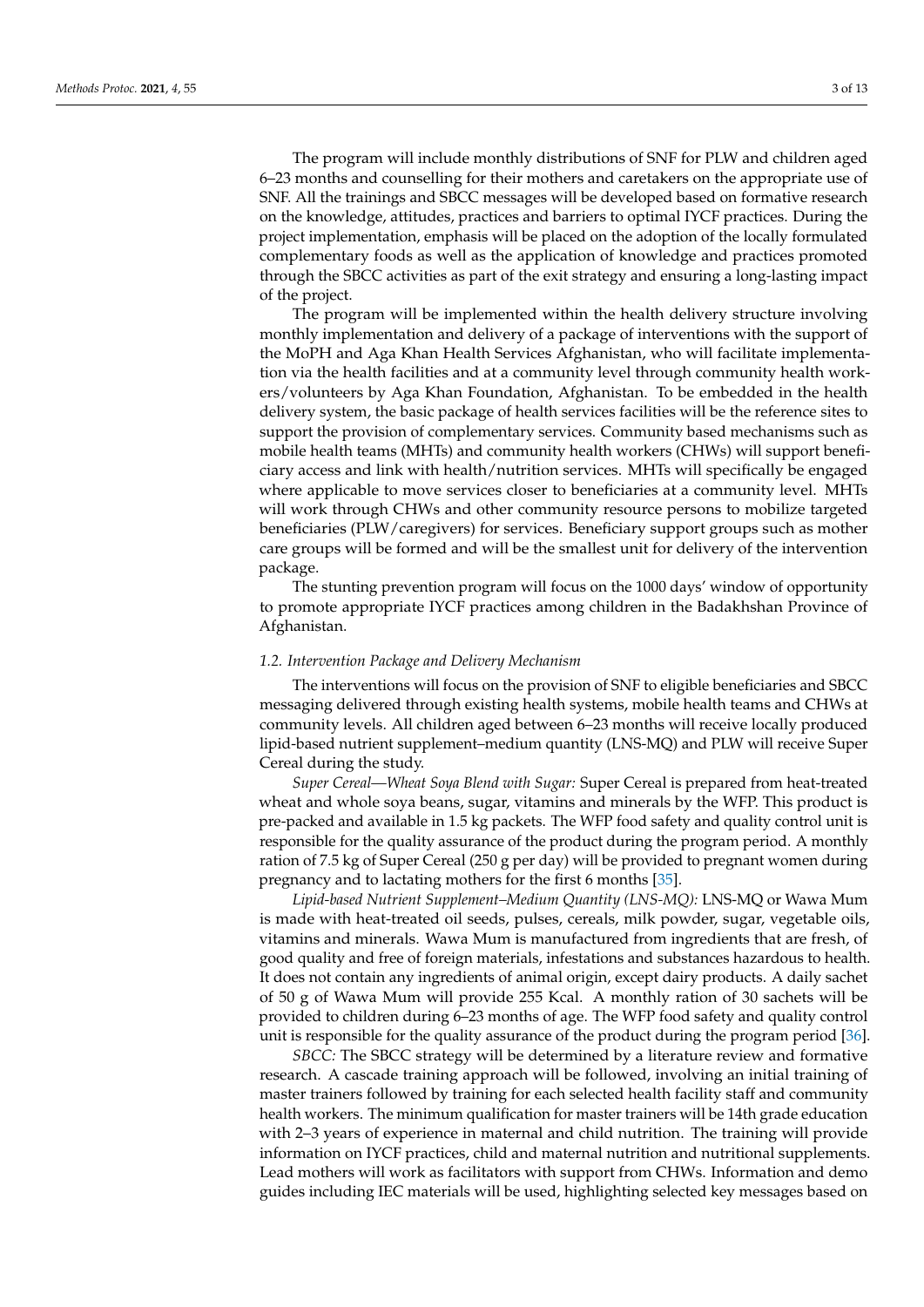the nutrition issues in the targeted community. To create awareness in the community and at the household level, female and male support groups will be formed and/or strengthened in the catchment areas of CHWs. Female CHWs will form female health committees and male CHWs will form male health committees in their catchment areas. Meetings of both groups will be arranged with the assistance of the community support group and health workers on a monthly basis for the dissemination of SBCC messages related to IYCF practices, child and maternal nutrition and the use of nutritional supplements. Separate sessions on health education for pregnant women, lactating mothers, mothers-inlaw, fathers and fathers-in-law will be conducted through the community support groups in the intervention areas using educational materials (flip charts) on IYCF practices and maternal and child nutrition. Considering their important role in decision-making, male members of the family will be encouraged to actively participate in these sessions. The AKU monitoring and evaluation team will assess and monitor the SBCC messages using monthly post distribution visits at health facility and household levels (Table [1,](#page-5-0) Figure [1\)](#page-6-0).

**Table 1.** Program implementation and SBCC strategy.

<span id="page-5-0"></span>

| <b>Intervention Activities</b>                                                                                                                                                                                                                     | Frequency                                  | Lead                 | Implementing<br>Partners    | Sources and Mean of<br>Verification                                                                        |
|----------------------------------------------------------------------------------------------------------------------------------------------------------------------------------------------------------------------------------------------------|--------------------------------------------|----------------------|-----------------------------|------------------------------------------------------------------------------------------------------------|
| PLW will receive 7.5 kg of super cereal<br>$\bullet$<br>during pregnancy and first 6 months of<br>lactation.<br>Children 6-23 months will receive 30<br>sachets of LNS-MQ.<br>Anthropometric measurements by<br>AKHS health facility staff.        | At enrolment<br>and monthly                | WFP, AKU<br>and MoPH | AKHS, AKF 2<br>Mobile Teams | Recruitment registers<br>Household M&E data<br>Monthly report                                              |
| Train 80 CHWs on SBCC and intervention<br>activities by AKF.                                                                                                                                                                                       | Once at start<br>of project                | WFP, AKU<br>and MoPH | <b>AKF</b>                  | Training sheet<br>٠<br>Key SBCC messages<br>Flip charts<br>Monthly report<br>$\bullet$                     |
| Train 800 family health action group (FHAG)<br>members in 40 health posts on maternal<br>nutrition, IYCF and key SBCC messages by<br>AKF.                                                                                                          | Once at start<br>of project                | WFP, AKU<br>and MoPH | <b>AKF</b>                  | Training sheet<br>$\bullet$<br>Flip charts<br>Key SBCC messages<br>Household M&E data<br>Monthly report    |
| 200 SBCC sessions with parents in<br>$\bullet$<br>program villages by AKF (Total 4000<br>participants/20 per session).<br>SBCC messages delivered by AKHS<br>$\bullet$<br>health facility staff in each visit.<br>SBCC messages delivered by CHWs. | Once at start<br>of project and<br>monthly | WFP, AKU<br>and MoPH | AKF, AKHS                   | Key SBCC messages<br>Flip charts<br>Household M&E data<br>Monthly report                                   |
| Train and follow-up of 5000 PLW at<br>community level about the importance of<br>1000-days, maternal nutrition, IYCF and key<br>SBCC messages (25 PLW/session in program<br>villages).                                                             | Once at start<br>of project                | WFP, AKU<br>and MoPH | AKF                         | Key SBCC messages<br>Flip charts<br>Household M&E data<br>Monthly report                                   |
| 200 healthy food preparation and<br>demonstration sessions by AKF in all<br>catchment villages (1 session/village).                                                                                                                                | Once at start<br>of project                | WFP, AKU<br>and MoPH | <b>AKF</b>                  | Food items and<br>$\bullet$<br>demonstration<br>equipment<br>Key SBCC messages<br>٠<br>Monthly report<br>٠ |
| Training for 14 health facility staff of AKHS (2<br>staff per health facility).                                                                                                                                                                    | At start and<br>mid of study               | WFP, AKU<br>and MoPH | <b>AKHS</b>                 | Pre-post-test<br>Midterm report                                                                            |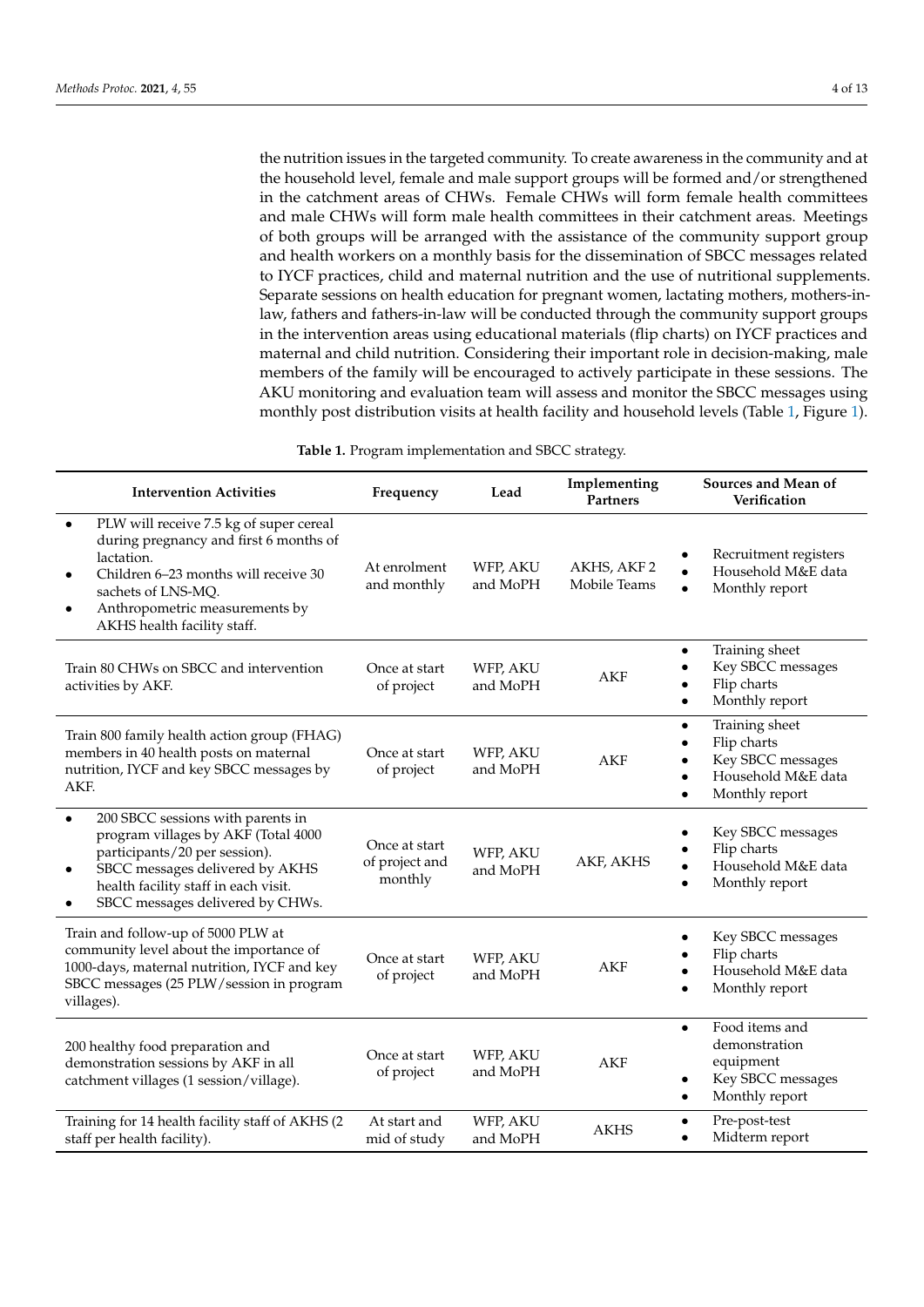<span id="page-6-0"></span>



## **Key SBCC Messages:**

- 1. Eat at least five different food groups every day (grains, white roots and tubers and plantains; pulses (beans, peas and lentils); nuts and seeds; dairy products (milk, yogurt, cheese); meat, poultry and fish; eggs; dark green leafy vegetables; vitamin A-rich and other fruits and vegetables) during pregnancy and the lactation period.
- 2. Use 250 g (two cups) of Super Cereal every day during pregnancy and the first 6 months of lactation and avoid sharing with family members.
- 3. Initiate breastmilk to newborn within 1 h of birth, continue exclusive breastfeeding until 6 months of age and introduce nutritionally adequate and safe complementary (semi-solid and solid) foods at 6 months together with continued breastfeeding up to 2 years of age or beyond.
- 4. Give your child a variety of food groups every day (grains, roots and tubers; legumes and nuts; dairy products (milk, yogurt, cheese); meat, fish, poultry, liver/organ meats; eggs; Vitamin A-rich and other fruits and vegetables) during 6–24 months of age. Do this a minimum of two times for breastfed infants aged 6–8 months, three times for breastfed children aged 9–23 months and four times for non-breastfed children aged 6–23 months.
- 5. Give one sachet of LNS to your child every day from 6–24 months and avoid sharing with other children.
- 6. Wash your hands with soap before preparing food, before eating, before feeding a child, after handling feces/diapers or using the latrine and keep the cooking utensils clean to prevent frequent illnesses.

#### *1.3. Primary Outcome*

The impact of nutritional supplementation during the '1000 days' on the reduction in the prevalence of stunting ( $LAZ < -2 SD$ ) among children under two years of age in the intervention areas compared to control areas.

#### *1.4. Secondary Outcomes*

- Impact on low birth weight (birth weight  $<$  2500 g) by improving maternal nutrition.
- Impact on reduction in the prevalence of wasting ( $WLZ < -2$  SD) and underweight  $(WAZ < -2 SD)$  in children under two years of age.
- Improvement in IYCF practices.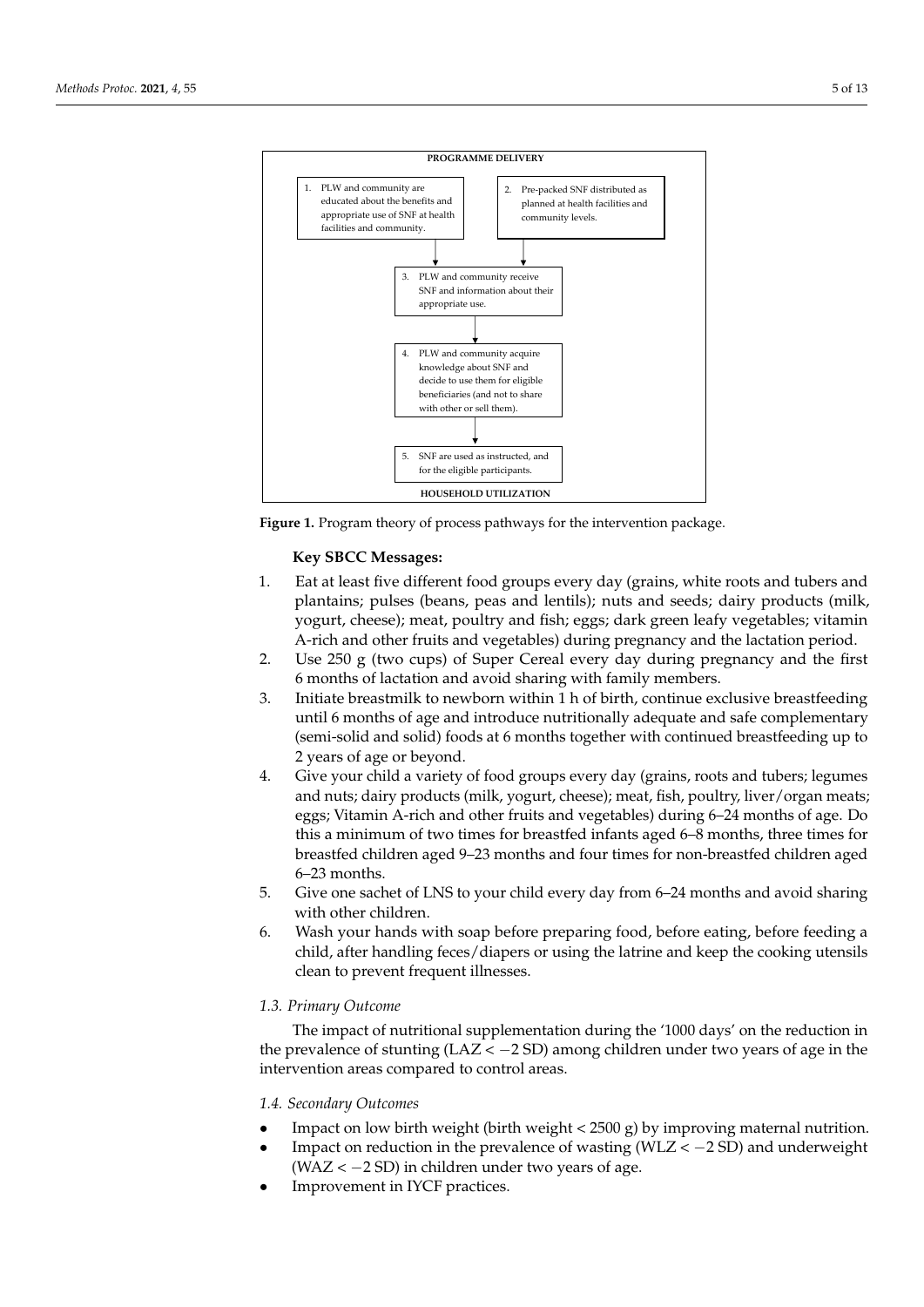- Improvement in minimum acceptable diet and minimum dietary diversity among PLW.
- Improvements in care-givers' knowledge, attitudes and practices related to infant and young child feeding.
- Improvement in mean hemoglobin concentrations in children and PLW.
- Improvement in maternal BMI z-scores.
- Formulation and adoption of local recipes for complementary feeding of children aged 6–23 months using locally available nutritious foods.

## **2. Experimental Design**

#### *2.1. Study Design*

A quasi-experimental pre-post study design with a control group will be used to evaluate the study outcomes. We propose to compare the intervention and control group between the pre- and post-intervention assessments to isolate the effect of the intervention by difference-in-differences estimates. Repeated cross-sectional baseline and endline surveys will be conducted in both the intervention and control districts. The intervention districts in province Badakhshan will be subjected to a robust implementation and close monitoring of the SNF provision, together with SBCC activities delivered through health facility staff, CHWs and mother care groups, while the control districts in province Takhar will receive the routine standard of care available in the area.

Before launching the intervention, formative research will be conducted on the acceptability and appropriate use of nutritional supplements and to help inform the SBCC strategies related to supplements, maternal diet during pregnancy and lactation and IYCF practices. A literature review will be conducted to adapt the relevant themes and existing national guidelines on maternal, infant and young child nutrition (MIYCN) to the local context of Afghanistan. Qualitative methods will be used for formative research including focus group discussions (FGDs) and key informant interviews (KIIs) with target population and relevant stakeholders and direct observations (DOs) for most common household foods recipes for the PLW and children aged 6–23 months.

Program monitoring, evaluation and learning will be conducted to examine the processes including the quality of implementation, the acceptability of the program components, the identification of potential barriers and to learn how to enhance the program's effectiveness through ongoing operational improvements. This will be conducted by the AKU and study partners on a monthly basis to assess the distribution of supplements, the number of mother groups formed, the key SBCC messages delivered, food demonstrations, the development of local recipes, the monthly mother group meetings, the CHW meetings held on various SBCC activities and the identification of model families (Figure [1\)](#page-6-0).

#### *2.2. Study Area*

Afghanistan has an estimated population of 32.9 million, consisting of 34 provinces and 398 districts in 2019. About 71% of the population lives in rural settings [\[37\]](#page-14-0). Badakhshan province is located in the farthest north-eastern part of the country bordered with Tajikistan, Pakistan and China. This study will be conducted in two districts in Badakhshan (Shuhada and Shari Buzurg), while the control will be in the two districts Rustaq and Worsaj in Takhar province. Takhar province is selected as the control location for the study because these two districts are almost similar in terms of accessibility, socio-economic conditions, food consumption practices, geography and ethnicity. On the other hand, Badakhshan is selected as an intervention area because the selected districts are under the coverage of implementing partners AKHS and AKF and an additional layer of close monitoring by the AKU, the WFP and the MoPH will also be possible. The Badakhshan province is selected for this study because the maternal child health characteristics are poor, but the province is generally less affected by the political instability affecting the rest of the country.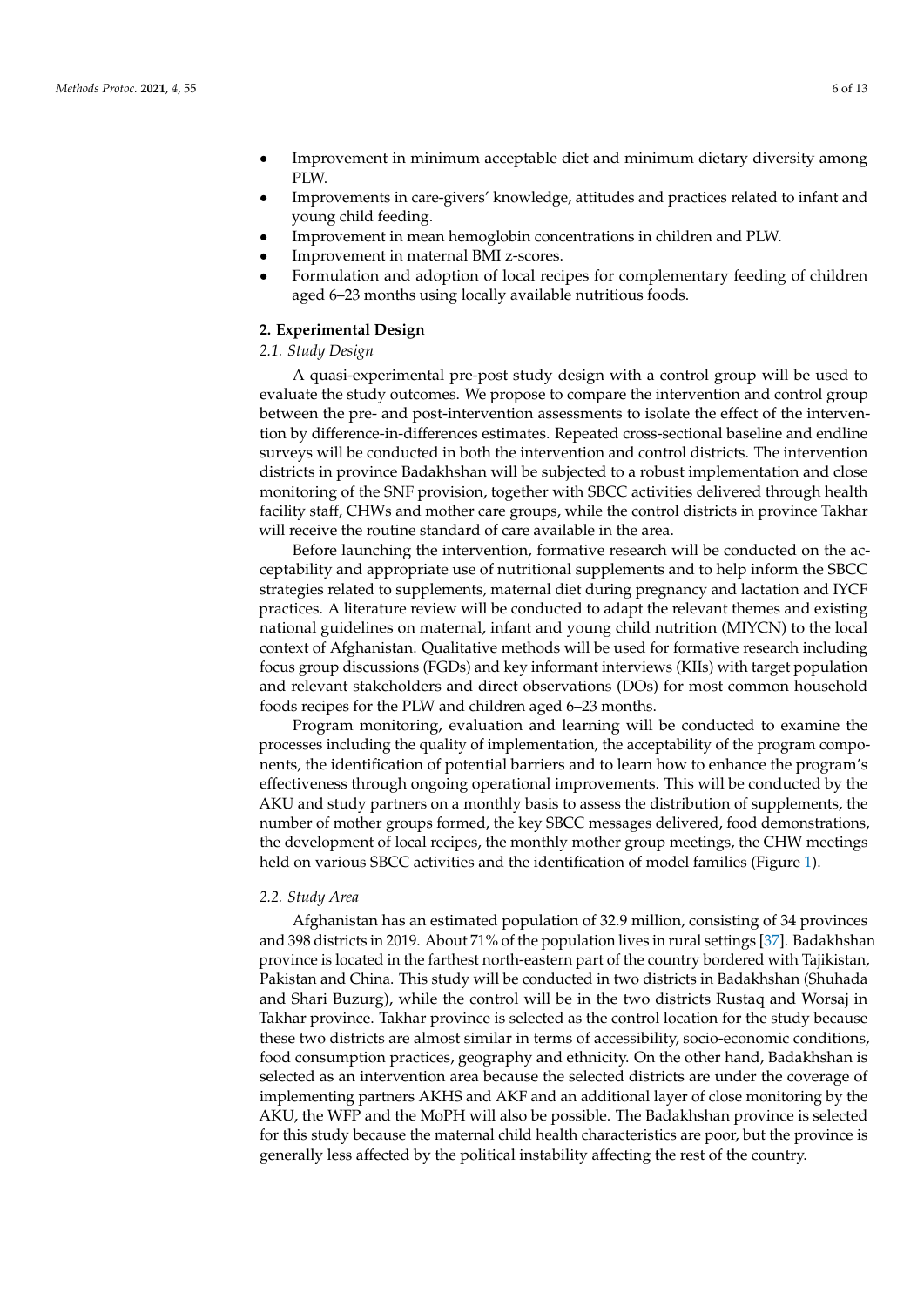### **3. Procedures**

#### *3.1. Development of Data Collection Instruments*

In collaboration with study partners and local staff, the Aga Khan University will develop topic guides on nutritional intake for mothers during pregnancy and lactation, IYCF practices and the acceptability of and perceptions toward the Super Cereal and LNS-MQ among all participants. We will explore the contextual elements such as interaction with the health care system, livelihoods and other aspects of local culture. We will develop semi-structured, KII [\[38\]](#page-14-1) and FGD [\[39\]](#page-14-2) guides with major questions, sub questions and probes in English and will translate into local language, e.g., Dari. To ensure the accuracy of translation, these guides will also be back translated from Dari to English by core study team members [\[40\]](#page-14-3). A direct observation guide will also be developed to observe local household food recipes for PLW and children 6–23 months of age by the field researchers [\[38\]](#page-14-1).

The baseline/endline household survey questionnaire will be developed and used to collect data on household size, socio-demographic characteristics, hand washing, maternal and child anthropometric measurements, maternal and child hemoglobin measurements, the minimum dietary diversity for pregnant and lactating women, antenatal and postnatal care, IYCF practices, maternal knowledge about IYCF, child immunization, morbidity and care seeking, exposure to other interventions and the household food insecurity access scale.

#### *3.2. Hiring and Training of Research Staff*

We will hire and train a local team of four field researchers (two male and two female), fluent in English and in the local language, i.e., Dari for formative research. The minimum qualification for field research will be 14th grade education with 2–3 years of experience in qualitative research. The training will include principles of qualitative research, in-depth interviewing techniques and FGD and DO techniques. The team will be trained in five days. After training, the field researchers will have three days of practice in the field to test the interview guides for understanding with participants of similar socioeconomic characteristics who will not participate in real data collection. The interview guides will be adjusted if needed after field testing. During field practice, each field researcher will conduct two KIIs, two FGDs and two DOs. The data from the KIIs and the FGDs will be digitally recorded. The recorded data will be transcribed verbatim in the local language and then will be translated verbatim into English. During the practice, field researchers will also transcribe and translate verbatim [\[38,](#page-14-1)[41\]](#page-14-4) (from the local language into English) the content of the KII and the FGD and write their DO reports in English.

A total of eight data collection teams will be hired locally from Badakhshan and Takhar for the baseline and endline survey. The minimum qualification for data collectors and team leaders will be 12th and 14th grade education, respectively. Each team will consist of two female data collectors and one male team leader. The household survey teams will receive five days of hands-on training on study objectives, informed consent, methods, data collection tools, anthropometric measurements and spot hemoglobin testing. All the questionnaires will be pre-tested in the field and changes will be incorporated accordingly before the actual data collection. The questionnaires will be developed in English and will be translated into Dari (the local language) and then back translated into English by an independent person to compare the translated document with the original for accuracy and quality. A one-day field test will be carried out before initiating field work. As part of the training, all field staff will be trained on anthropometric measurements with additional days for team measurers to continue to refine their skills. The training will include both in class explanations and exercises with field practice. A study manual will be provided to each team leader, which will include instructions, methodology and sampling strategy.

#### *3.3. Sample Size and Sampling for Formative Research*

To define the sample size, the concept of data saturation will be used. Data saturation is defined as the point where the data being collected do not provide new insights into the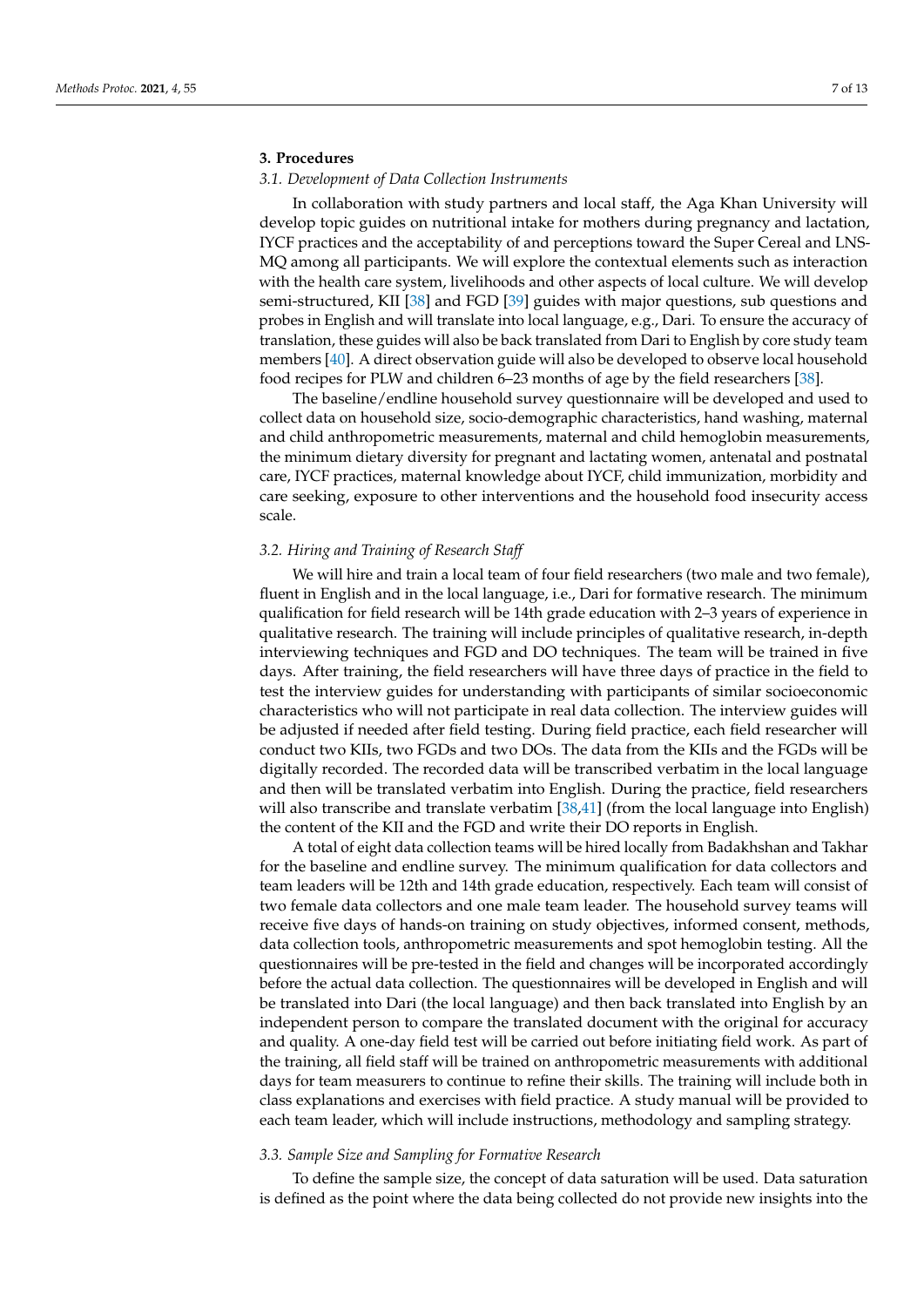research questions [\[38](#page-14-1)[,41,](#page-14-4)[42\]](#page-14-5). The number of participants required to reach data saturation varies depending on the objectives of the study and the complexity of the topics being explored. However, we are planning to conduct four FGDs with pregnant and four with lactating women. We will also conduct two FGDs with mothers-in-law and two with the fathers of children under 24 months of age. Eight KIIs will be conducted with CHWs, four with health care providers, four with focal persons of study partners and four with community leaders. A total of fourteen DOs will be held in households for observation of the most common recipes for PLW and children 6–24 months of age. Data will be collected in the catchment areas of seven intervention group health facilities. A purposive sampling method will be used to select the participants and will ensure representation of the different health facilities and participants.

#### *3.4. Sample Size for Programme Evaluation Surveys*

A total of 2912 children <2 years with their mothers (1456 per group per survey) were estimated to provide reasonable precision (80% power, 95% confidence interval, design effect of 1.5 and response rate of 95%) for baseline and endline surveys based on a 13% reduction in the prevalence of stunting in children under two years old in the intervention areas, as compared in the control areas at endline.

To calculate the sample sizes for anemia (1125 mothers and 810 children per group per survey) with 80% power, a 95% confidence interval, a design effect of 1.5 and a response rate of 95% were estimated to detect a relative 20 and 13% decline in the prevalence of anemia among mothers and in children at endline, respectively.

All pregnant and lactating mothers with children under two years of age will be eligible for baseline and endline surveys. Eligible participants will be identified through two levels.

- 1. At health facilities, a list of pregnant women who accessed ANC services and breastfeeding mothers who accessed PNC and childcare services will be prepared.
- 2. At the community level, a list of PLW and children will be prepared through CHWs. These will include those PLW and children who were not captured at the health facility level.

The baseline and endline surveys will follow a two-stage cluster sampling design. In the first stage, 30 clusters will be randomly selected from each intervention and control area (60 total) using probability proportional to the population size (PPS) sampling design. The data collection teams will prepare a list of all the PLW with children under two years old in each selected cluster and required households from each cluster will be randomly selected for the survey. There will be no replacement in case of refusal. The same sampling design will be used at endline.

#### *3.5. Data Collection*

We will use qualitative methods including FGDs, KIIs and DOs to gather detailed information on maternal and child nutrition practices, and the influence of local cultural beliefs related to these practices. All the focus group discussions and interviews will be audio recorded after obtaining oral consent from the participants. The field researchers will use an observation guide to perform their DO work. While observing, the researchers will take notes of key things that they see. Once the observation is finished, the field researchers will immediately write expanded notes of their observations and write a report. DOs will be carried out in the households of PLW. Each of these observations will focus on the preparation and eating habits of most common food recipes for PLW and children aged 6–24 months throughout the day and on interactions between family members. In the field notes, the field researchers will write their own reflections and impressions of the information they collected through the KIIs, FGD and DO. The core study team members (study coordinator and study manager) will supervise the data collection during practice and during the data collection. Supervision will be carried out by reading the transcripts line-by-line and giving detailed feedback on each transcript from KII, FGD, as well as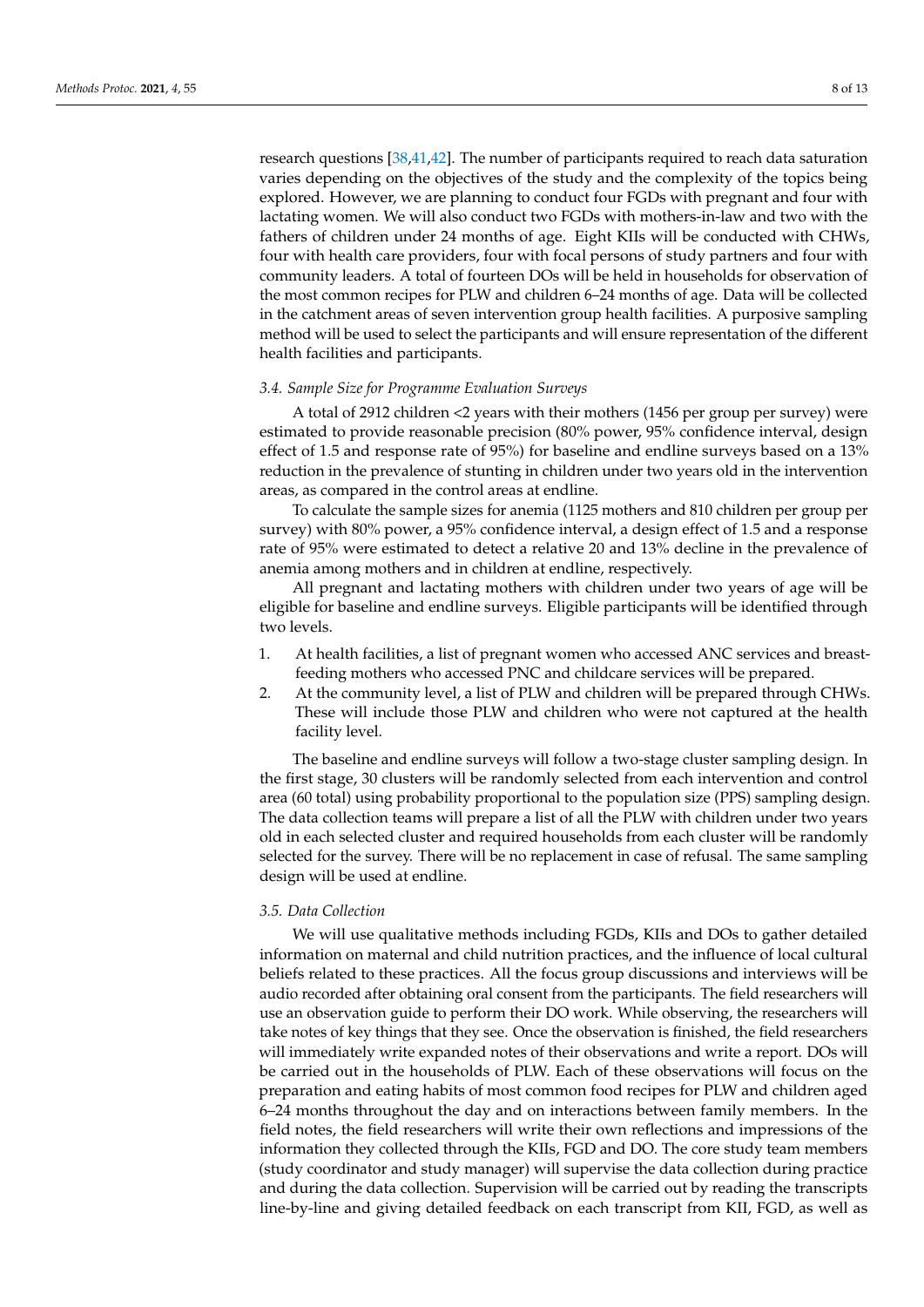the DO reports. The study investigators will have close communication with the field researchers by email, other messaging systems and by Skype meetings.

Baseline and endline data will be collected on paper forms and then will be entered on tablets. A customized application will be developed using Java on SQLite backend for data storage. The key features of the data collection application will include access control, onscreen consistency and range checks, onscreen tips and quick reports. Range and consistency checks as well as skip patterns will be built into the program to minimize the entry of erroneous data. Special arrangements will be made to enforce the referential integrity of the database to ensure that all data tables are related to each other.

Two trained staff will measure anthropometric measurements. The first measurer will measure and record each anthropometric measurement without revealing the values obtained to the second measurer. The second measurer will then independently repeat the same measurements. Each measurer will record their own values independently with no knowledge of the values recorded by the other measurer. After collecting the data, the two measurers will compare their measurements to ensure that the differences between their measurements fall within the standard maximum allowed differences (7 mm for length and 50 g for weight). Any pair of measurements falling outside the maximum allowed differences will be repeated by both measurers and will be entered on the recording sheet. If this second pair of measurement values again exceed the standard limits for that measurement, the measurers will repeat the measurement for a third and final time.

Mother and child weight will be assessed using a calibrated balance allowing double weighing (mother–child) and an automatic deduction of the mother's weight to obtain the child's weight. An SECA brand weight machine will be used for weight measurement with an accuracy of 50 g. The children's length will be measured using an SECA length board with an accuracy of 0·1 cm. Mother and child hemoglobin levels will be tested using HemoCue Hb 201 analyzers.

At the endline survey, mothers will be asked about the exposure to specific components of the intervention package, such as familiarity with their health facility, CHWs, participation in individual and group counseling sessions and awareness of SBCC messages on maternal diet and IYCF. Maternal dietary diversity will be assessed by Minimum Dietary Diversity for Women and IYCF practices using the WHO IYCF module. Extensive information will also be collected on the use of supplements, including how it was consumed (mixed or eaten alone), if the mother and child liked the Super Cereal and LNS, any changes (both positive and negative) since the mother and child started consuming these supplements and how many monthly batches had been collected from the nearest health facility or from mobile teams or CHWs. The mothers' reported recall along with supplements' distribution data will be collected to assess the compliance of supplements.

#### *3.6. Programme Monitoring, Evaluation and Learning*

Program monitoring data will be collected on a monthly basis for process evaluation and learning. The expected utility of this process of monitoring data will be to assess the distribution of supplements, the number of mother groups formed, the key SBCC messages delivered, food demonstrations, the development of local recipes, monthly mother group meetings, CHW meetings held on various SBCC activities and the identification of model families. The data will be collected through monitoring the checklists from study participants, program staff and key stakeholders related to the delivery of the intervention.

#### *3.7. Data Analysis Plan*

The qualitative data will be analyzed using Framework Analysis developed by Ritchie and Spencer in 1994 [\[43\]](#page-14-6). Since the current formative research has specific questions related to food habits and IYCF practices that will help to design the SBCC strategy. The recordings of FGDs and KIIs will be translated into English and supplemented by field notes and informal observation throughout the fieldwork. Two researchers will read through the transcripts and field notes repeatedly to identify emerging themes and will agree upon a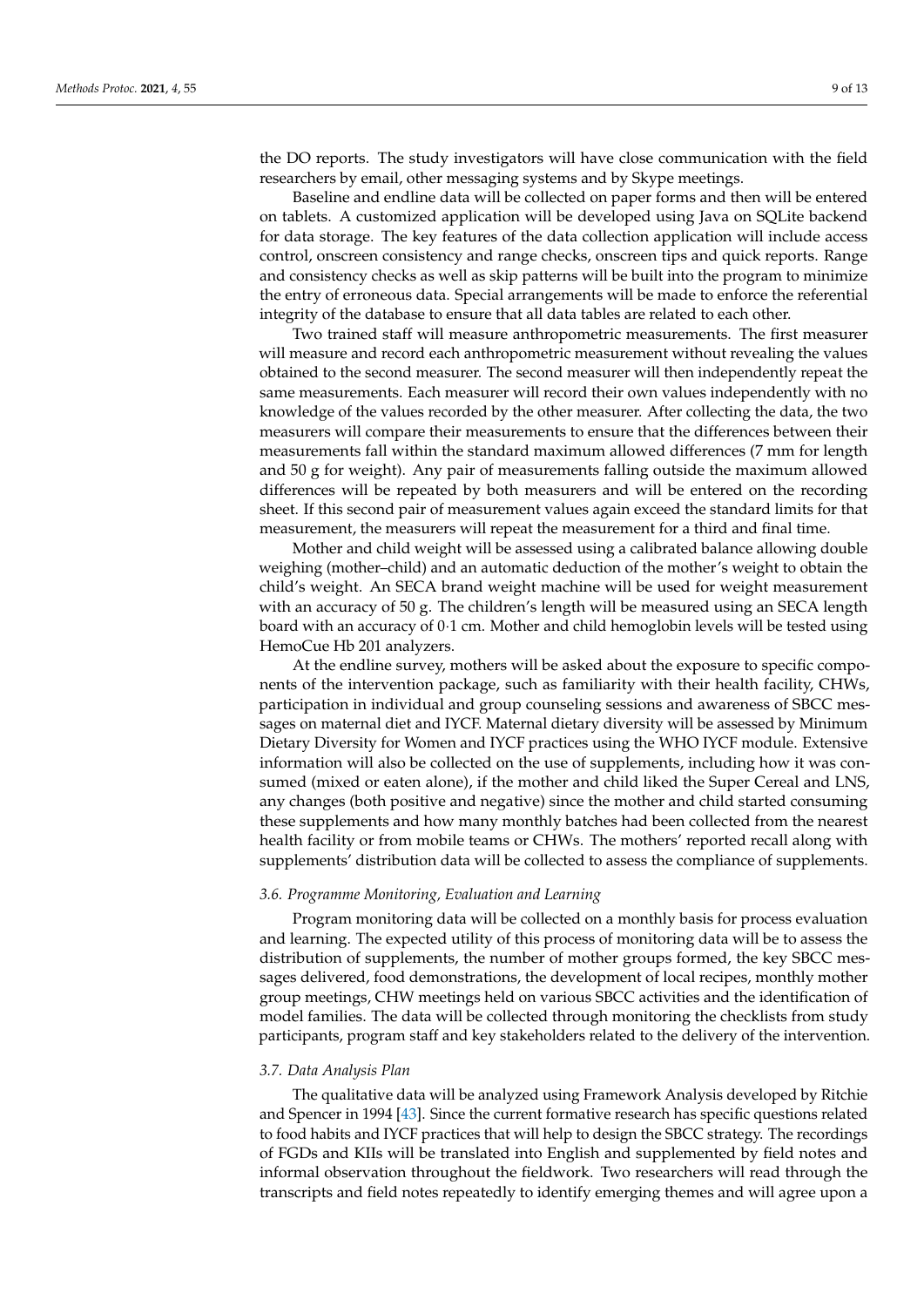preliminary coding framework. A third researcher will look independently at a subset of transcripts to verify the themes in the original framework and identify additional ones. A coding framework will be agreed, and the remaining transcripts will be read and coded by the two researchers. The framework will use our main topics of interest, nutrition during pregnancy and post-partum, breastfeeding and complementary feeding practices, and sub-themes will be identified within these broader categories. In addition, we will identify important underlying themes related to the socio-economic context, which ran through each of the categories mentioned above.

The baseline and endline analysis will be designed to provide estimates of key indicators at intervention and control levels. Initial analysis will include examining the frequency distribution of all the variables to identify possible errors. The final analyses will be performed after data cleaning and satisfactory quality assurance. Descriptive statistics for the subjects will be estimated and reported as means  $(\pm SD)$ , medians, ranges and frequencies as appropriate. The anthropometric measurements, together with the age and gender of the children, will be used to calculate the weight-for-age, height-for-age and weight-for-height z-scores. The prevalence of malnutrition in its different forms (underweight, wasting and stunting) will be calculated using the z-score cut-off point of <2 SD using the WHO growth standards 2006. BMI will be calculated by dividing their weight in kilograms by the square of their height in meters as Underweight (<18.0 kg/m<sup>2</sup>), Normal (18.0–24.9 kg/m<sup>2</sup>), Overweight (25–29.9 kg/m<sup>2</sup>) and Obese ( $\geq$ 30 kg/m<sup>2</sup>. Anemia will be defined as hemoglobin levels <11gm/dl for children aged 6–23 months and <12gm/dL for PLW. All analysis will be performed on Stata version-15.

### **4. Results**

The primary study finding will be the impact of intervention on the prevalence of stunting among children under two years old in the intervention group compared to the control group. Secondary findings will be the prevalence of low birth weight in newborns and the prevalence of wasting, underweight, anemia and IYCF practices among children under two years of age. Furthermore, we will also report the minimum dietary diversity, anemia and nutritional status among PLW. We will aim to compare the results of the intervention and the control group between the pre- and post-intervention assessments to isolate the effect of the intervention by difference-in-differences estimates.

#### **5. Discussion**

To our knowledge, this will be first study to explore the effects of nutritional supplements and SBCC on a reduction in the prevalence of stunting during the first 1000-days of life in Afghanistan. The study findings will be disseminated through workshops held at provincial, country and international levels. The findings from this study will be disseminated via conference presentations and publications in peer-reviewed journals.

The implications of this project are substantial as the program is aimed to prevent stunting through empowering the targeted communities and strengthening their capacity to adopt appropriate IYCF practices; the feedback on progress will be shared with communities through their monthly mother care group sessions. The results generated from the study will be beneficial to design interventions to prevent stunting within Afghanistan and other similar low–middle-income countries.

#### **6. Study Strengths and Limitations**

- The study will be among the first to evaluate the effectiveness of SNF targeting pregnant and lactating women and children aged 6–23 months and SBCC strategies on a reduction in the prevalence of stunting among children in Afghanistan.
- Program monitoring and evaluation data will allow us to examine the quality of implementation, the acceptability of intervention, the identification of potential barriers and to learn how to enhance the program's effectiveness through ongoing operational improvements.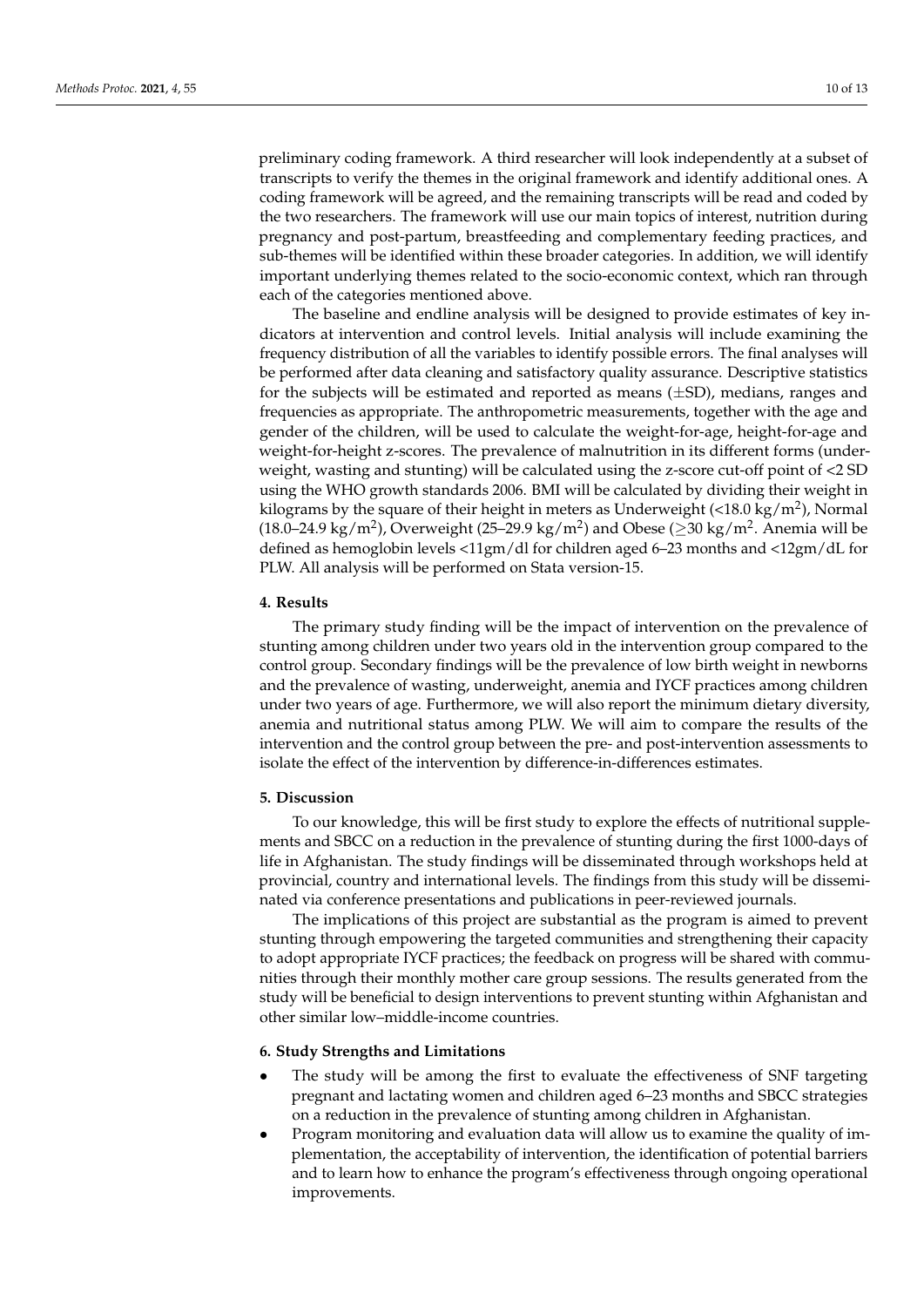- The cohort of enrolled PLW and children will help to understand the feasibility and adherence to intervention within a community over a 12-month period.
- The quasi-experimental design limits the choice in the selection of study area and the random selection of health facilities.

**Author Contributions:** Conceptualized and methods, S.B.S.; supervision, G.N.K. and M.A.H.; writing—original draft, G.N.K.; writing—review and editing, S.B.S., G.N.K., S.A., A.R. (Arjumand Rizvi), M.A.H., C.G., M.A., R.S. and A.R. (Ahmad Reshad). All authors have read and agreed to the published version of the manuscript.

**Funding:** The study is funded by the World Food Programme, Afghanistan, grant number WFP/AFG/ RFP/20/027.

**Institutional Review Board Statement:** The proposal was reviewed and approved by the ethics review committee of Aga Khan University, Pakistan (ERC: 2020-5028-14108) and institutional review board, Ministry of Public Health, Afghanistan (IRB: A.1020.0235).

**Informed Consent Statement:** Oral informed consent will be obtained from all participants at the time of data collection. All participants will be informed about the objectives of the study, measurements, confidentiality and willingness to participate in the survey, FGD, KII or DO. Participant privacy and confidentiality in electronic and printed data, publications and reports during and following the completion of the study will be ensured.

**Data Availability Statement:** Not applicable.

**Conflicts of Interest:** The authors declare that no conflict of interest.

#### **References**

- <span id="page-12-0"></span>1. Horton, R. Maternal and child undernutrition: An urgent opportunity. *Lancet* **2008**, *371*, 179. [\[CrossRef\]](http://doi.org/10.1016/S0140-6736(07)61869-8)
- <span id="page-12-1"></span>2. Disha, A.; Rawat, R.; Subandoro, A.; Menon, P. Infant and young child feeding (IYCF) practices in Ethiopia and Zambia and their association with child nutrition: Analysis of demographic and health survey data. *Afr. J. Food Agric. Nutr. Dev.* **2012**, *12*, 5895–5914.
- 3. Dykes, F.; Hall-Moran, V. *Infant and Young Child Feeding*; John Wiley & Sons: Hoboken, NJ, USA, 2009.
- 4. Jones, A.D.; Ickes, S.B.; Smith, L.E.; Mbuya, M.N.; Chasekwa, B.; Heidkamp, R.A.; Menon, P.; Zongrone, A.A.; Stoltzfus, R.J. World Health Organization infant and young child feeding indicators and their associations with child anthropometry: A synthesis of recent findings. *Matern. Child Nutr.* **2014**, *10*, 1–17. [\[CrossRef\]](http://doi.org/10.1111/mcn.12070)
- 5. Menon, P.; Bamezai, A.; Subandoro, A.; Ayoya, M.A.; Aguayo, V. Age-appropriate infant and young child feeding practices are associated with child nutrition in India: Insights from nationally representative data. *Matern. Child Nutr.* **2015**, *11*, 73–87. [\[CrossRef\]](http://doi.org/10.1111/mcn.12036) [\[PubMed\]](http://www.ncbi.nlm.nih.gov/pubmed/23557463)
- <span id="page-12-2"></span>6. PAHO; WHO. *Guiding Principles for Complementary Feeding of the Breastfed Child*; Pan American Health Organisation: Washington, DC, USA, 2003.
- <span id="page-12-3"></span>7. United Nations Children's Fund (UNICEF); World Health Organization; International Bank for Reconstruction and Development; The World Bank. *Levels and Trends in Child Malnutrition: Key Findings of the 2021 Edition of the Joint Child Malnutrition Estimates*; World Health Organization: Geneva, Switzerland, 2021.
- <span id="page-12-4"></span>8. Taylor, S.A.; Perez-Ferrer, C.; Griffiths, A.; Brunner, E. Scaling up nutrition in fragile and conflict-affected states: The pivotal role of governance. *Soc. Sci. Med.* **2014**, *126*, 119–127. [\[CrossRef\]](http://doi.org/10.1016/j.socscimed.2014.12.016)
- <span id="page-12-5"></span>9. IFPRI. 2018 Global Hunger Index. 2018. Available online: <https://www.globalhungerindex.org/pdf/en/2018.pdf> (accessed on 4 April 2021).
- <span id="page-12-6"></span>10. World Bank. Harmonized List of Fragile Situations FY19. 2019. Available online: [http://www.worldbank.org/en/topic/](http://www.worldbank.org/en/topic/fragilityconflictviolence/brief/harmonized-list-of-fragile-situations) [fragilityconflictviolence/brief/harmonized-list-of-fragile-situations](http://www.worldbank.org/en/topic/fragilityconflictviolence/brief/harmonized-list-of-fragile-situations) (accessed on 4 April 2021).
- <span id="page-12-7"></span>11. Fund for Peace. 2018 Fragile States Index. 2018. Available online: [https://fragilestatesindex.org/2018/04/24/fragile-states](https://fragilestatesindex.org/2018/04/24/fragile-states-index-2018-annual-report/)[index-2018-annual-report/](https://fragilestatesindex.org/2018/04/24/fragile-states-index-2018-annual-report/) (accessed on 8 April 2021).
- <span id="page-12-8"></span>12. International Food Policy Research Institute. *Global Nutrition Report 2016: From Promise to Impact: Ending Malnutrition by 2030*; International Food Policy Research Institute: Washington, DC, USA, 2016.
- <span id="page-12-9"></span>13. Hunger and Nutrition Commitment Index (HANCI). 2019. Available online: <http://www.hancindex.org/hanci/> (accessed on 4 April 2021).
- <span id="page-12-10"></span>14. Bhutta, Z.A.; Ahmed, T.; Black, R.E.; Cousens, S.; Dewey, K.; Giugliani, E.; Haider, B.A.; Kirkwood, B.; Morris, S.S.; Sachdev, H.; et al. What works? Interventions for maternal and child undernutrition and survival. *Lancet* **2008**, *371*, 417–440. [\[CrossRef\]](http://doi.org/10.1016/S0140-6736(07)61693-6)
- 15. Imdad, A.; Yakoob, M.Y.; Bhutta, Z.A. Impact of maternal education about complementary feeding and provision of complementary foods on child growth in developing countries. *BMC Public Health* **2011**, *11*, S25. [\[CrossRef\]](http://doi.org/10.1186/1471-2458-11-S3-S25)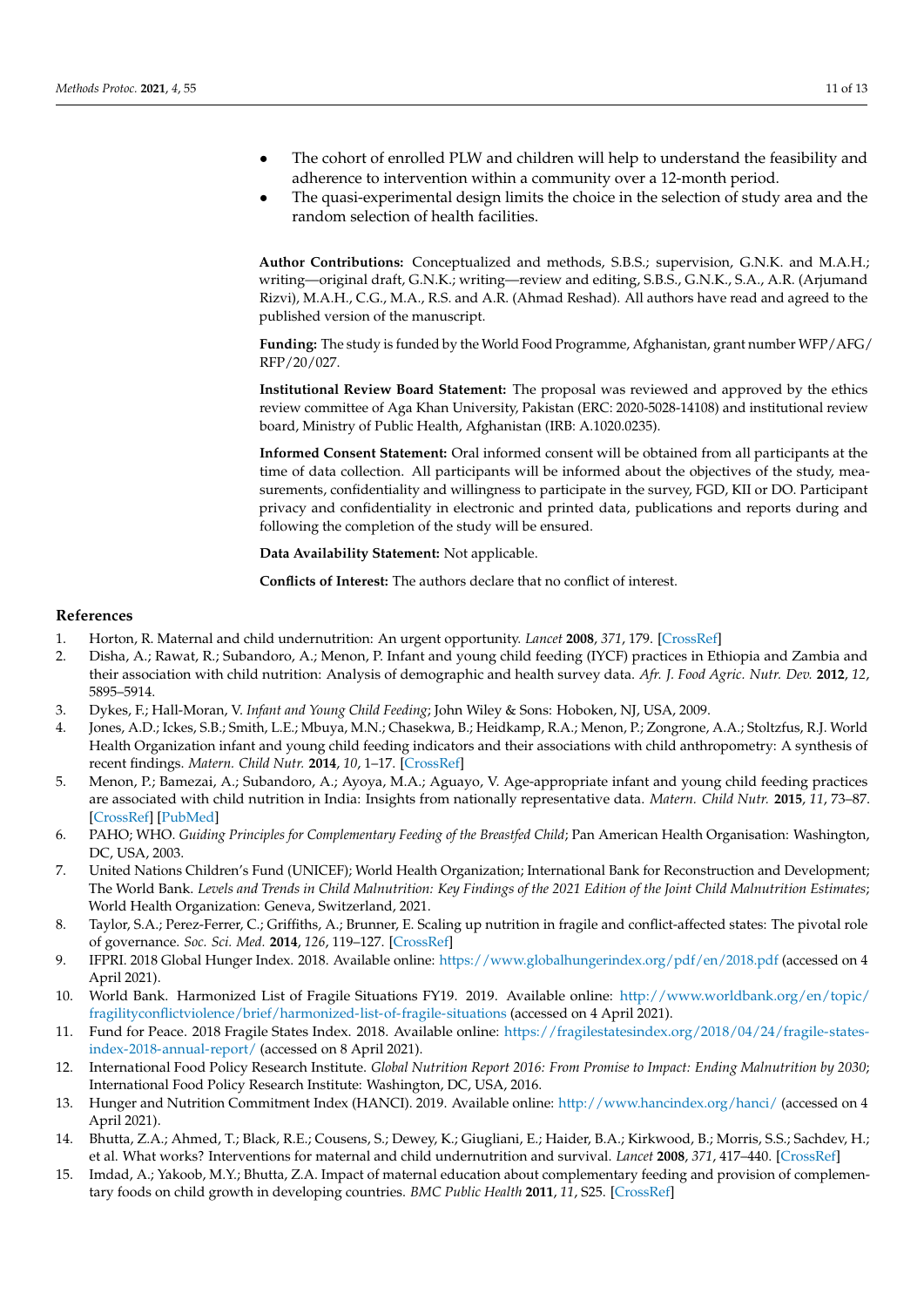- <span id="page-13-0"></span>16. Khan, G.N.; Kureishy, S.; Ariff, S.; Rizvi, A.; Sajid, M.; Garzon, C.; Khan, A.A.; de Pee, S.; Soofi, S.B.; Bhutta, Z.A. Effect of lipid based nutrient supplement-medium quantity on reduction of stunting in children 6–23 months of age in Sindh, Pakistan: A cluster randomized controlled trial. *PLoS ONE* **2020**, *15*, e0237210. [\[CrossRef\]](http://doi.org/10.1371/journal.pone.0237210)
- <span id="page-13-1"></span>17. Stephenson, K.B.; Agapova, S.E.; Divala, O.; Kaimila, Y.; Maleta, K.M.; Thakwalakwa, C.; Ordiz, M.I.; Trehan, I.; Manary, M.J. Complementary feeding with cowpea reduces growth faltering in rural Malawian infants: A blind, randomized controlled clinical trial. *Am. J. Clin. Nutr.* **2017**, *106*, 1500–1507. [\[CrossRef\]](http://doi.org/10.3945/ajcn.117.160986) [\[PubMed\]](http://www.ncbi.nlm.nih.gov/pubmed/29092882)
- 18. Christian, P.; Shaikh, S.; Shamim, A.A.; Mehra, S.; Wu, L.; Mitra, M.; Ali, H.; Merrill, R.D.; Choudhury, N.; Parveen, M.; et al. Effect of fortified complementary food supplementation on child growth in rural Bangladesh: A cluster-randomized trial. *Int. J. Epidemiol.* **2015**, *44*, 1862–1876. [\[CrossRef\]](http://doi.org/10.1093/ije/dyv155)
- 19. Bhandari, N.; Bahl, R.; Nayyar, B.; Khokhar, P.; Rohde, J.E.; Bhan, M.K. Food supplementation with encouragement to feed it to infants from 4 to 12 months of age has a small impact on weight gain. *J. Nutr.* **2001**, *131*, 1946–1951. [\[CrossRef\]](http://doi.org/10.1093/jn/131.7.1946)
- 20. Isanaka, S.; Nombela, N.; Djibo, A.; Poupard, M.; Van Beckhoven, D.; Gaboulaud, V.; Guerin, P.J.; Grais, R.F. Effect of preventive supplementation with ready-to-use therapeutic food on the nutritional status, mortality, and morbidity of children aged 6 to 60 months in Niger: A cluster randomized trial. *JAMA* **2009**, *301*, 277–285. [\[CrossRef\]](http://doi.org/10.1001/jama.2008.1018)
- 21. Dewey, K.G.; Adu-Afarwuah, S. Systematic review of the efficacy and effectiveness of complementary feeding interventions in developing countries. *Matern. Child Nutr.* **2008**, *4*, 24–85. [\[CrossRef\]](http://doi.org/10.1111/j.1740-8709.2007.00124.x) [\[PubMed\]](http://www.ncbi.nlm.nih.gov/pubmed/18289157)
- 22. Huybregts, L.; Houngbe, F.; Salpeteur, C.; Brown, R.; Roberfroid, D.; Ait-Aissa, M.; Kolsteren, P. The effect of adding ready-to-use supplementary food to a general food distribution on child nutritional status and morbidity: A cluster-randomized controlled trial. *PLoS Med.* **2012**, *9*, e1001313. [\[CrossRef\]](http://doi.org/10.1371/journal.pmed.1001313)
- 23. Islam, M.M.; Khatun, M.; Peerson, J.M.; Ahmed, T.; Mollah, M.A.H.; Dewey, K.G.; Brown, K.H. Effects of energy density and feeding frequency of complementary foods on total daily energy intakes and consumption of breast milk by healthy breastfed Bangladeshi children. *Am. J. Clin. Nutr.* **2008**, *88*, 84–94. [\[CrossRef\]](http://doi.org/10.1093/ajcn/88.1.84) [\[PubMed\]](http://www.ncbi.nlm.nih.gov/pubmed/18614728)
- 24. Panjwani, A.; Heidkamp, R. Complementary feeding interventions have a small but significant impact on linear and ponderal growth of children in low- and middle-income countries: A systematic review and meta-analysis. *J. Nutr.* **2017**, *147*, 2169S–2178S. [\[CrossRef\]](http://doi.org/10.3945/jn.116.243857)
- 25. Kristjansson, E.; Francis, D.; Liberato, S.; Greenhalgh, T.; Welch, V.; Jandu, M.B.; Batal, M.; Rader, T.; Noonan, E.; Janzen, L.; et al. *Supplementary Feeding for Improving the Health of Disadvantaged Infants and Children: What Works and Why?* 3ie Systematic Review Summary 5; 3ie (International Initiative for Impact Evaluation): London, UK, 2016.
- <span id="page-13-2"></span>26. Khan, G.N.; Ariff, S.; Kureishy, S.; Sajid, M.; Rizvi, A.; Garzon, C.; Jenkins, M.; de Pee, S.; Soofi, S.B.; Bhutta, Z.A. Effectiveness of wheat soya blend supplementation during pregnancy and lactation on pregnancy outcomes and nutritional status of their infants at 6 months of age in Thatta and Sujawal districts of Sindh, Pakistan: A cluster randomized-controlled trial. *Eur. J. Nutr.* **2021**, *60*, 781–789. [\[CrossRef\]](http://doi.org/10.1007/s00394-020-02276-3) [\[PubMed\]](http://www.ncbi.nlm.nih.gov/pubmed/32448992)
- <span id="page-13-3"></span>27. Fabrizio, C.S.; van Liere, M.; Pelto, G. Identifying determinants of effective complementary feeding behavior change interventions in developing countries. *Matern. Child Nutr.* **2014**, *10*, 575–592. [\[CrossRef\]](http://doi.org/10.1111/mcn.12119)
- <span id="page-13-4"></span>28. Kim, S.S.; Rawat, R.; Mwangi, E.M.; Tesfaye, R.; Abebe, Y.; Baker, J.; Frongillo, E.A.; Ruel, M.T.; Menon, P. Exposure to large-scale social and behavior change communication interventions is associated with improvements in infant and young child feeding practices in Ethiopia. *PLoS ONE* **2016**, *11*, e0164800. [\[CrossRef\]](http://doi.org/10.1371/journal.pone.0164800)
- <span id="page-13-5"></span>29. Menon, P.; Nguyen, P.H.; Saha, K.K.; Khaled, A.; Kennedy, A.; Tran, L.M.; Sanghvi, T.; Hajeebhoy, N.; Baker, J.; Alayon, S.; et al. Impacts on breastfeeding practices of at-scale strategies that combine intensive interpersonal counseling, mass media, and community mobilization: Results of cluster-randomized program evaluations in Bangladesh and Viet Nam. *PLoS Med.* **2016**, *13*, e1002159. [\[CrossRef\]](http://doi.org/10.1371/journal.pmed.1002159)
- <span id="page-13-6"></span>30. Menon, P.; Nguyen, P.H.; Saha, K.K.; Khaled, A.; Sanghvi, T.; Baker, J.; Afsana, K.; Haque, R.; Frongillo, E.A.; Ruel, M.T.; et al. Combining intensive counseling by frontline workers with a nationwide mass media campaign has large differential impacts on complementary feeding practices but not on child growth: Results of a cluster-randomized program evaluation in Bangladesh. *J. Nutr.* **2016**, *146*, 2075–2084. [\[CrossRef\]](http://doi.org/10.3945/jn.116.232314)
- <span id="page-13-7"></span>31. Rawat, R.; Nguyen, P.H.; Tran, L.M.; Hajeebhoy, N.; Nguyen, H.V.; Baker, J.; Frongillo, E.A.; Ruel, M.T.; Menon, P. Social franchising and a nationwide mass media campaign increased the prevalence of adequate complementary feeding in Vietnam: A cluster-randomized program evaluation. *J. Nutr.* **2017**, *147*, 670–679. [\[CrossRef\]](http://doi.org/10.3945/jn.116.243907) [\[PubMed\]](http://www.ncbi.nlm.nih.gov/pubmed/28179488)
- <span id="page-13-8"></span>32. Benedict, R.K.; Craig, H.C.; Torlesse, H.; Stoltzfus, R.J. Trends and predictors of optimal breastfeeding among children 0-23 months, South Asia: Analysis of national survey data. *Matern. Child Nutr.* **2018**, *14*, e12697. [\[CrossRef\]](http://doi.org/10.1111/mcn.12698) [\[PubMed\]](http://www.ncbi.nlm.nih.gov/pubmed/30499251)
- <span id="page-13-9"></span>33. Goudet, S.; Murira, Z.; Torlesse, H.; Hatchard, J.; Busch-Hallen, J. Effectiveness of programme approaches to improve the coverage of maternal nutrition interventions in South Asia. *Matern. Child Nutr.* **2018**, *14*, e12699. [\[CrossRef\]](http://doi.org/10.1111/mcn.12699)
- <span id="page-13-10"></span>34. National Nutrition Survey of Afghanistan. 2013. Available online: [https://reliefweb.int/report/afghanistan/national-nutrition](https://reliefweb.int/report/afghanistan/national-nutrition-survey-afghanistan-2013)[survey-afghanistan-2013](https://reliefweb.int/report/afghanistan/national-nutrition-survey-afghanistan-2013) (accessed on 12 April 2021).
- <span id="page-13-11"></span>35. Technical Specifications for Super Cereal—Wheat Soya Blend with Sugar. Version 2. 2020. Available online: [https://api.godocs.](https://api.godocs.wfp.org/api/documents/WFP-0000110246/download/) [wfp.org/api/documents/WFP-0000110246/download/](https://api.godocs.wfp.org/api/documents/WFP-0000110246/download/) (accessed on 6 April 2021).
- <span id="page-13-12"></span>36. Technical Specifications for Lipid-Based Nutrient Supplement—Medium Quantity (LNS-MQ). Version 3. 2020. Available online: <https://docs.wfp.org/api/documents/WFP-0000104981/download/> (accessed on 6 April 2021).